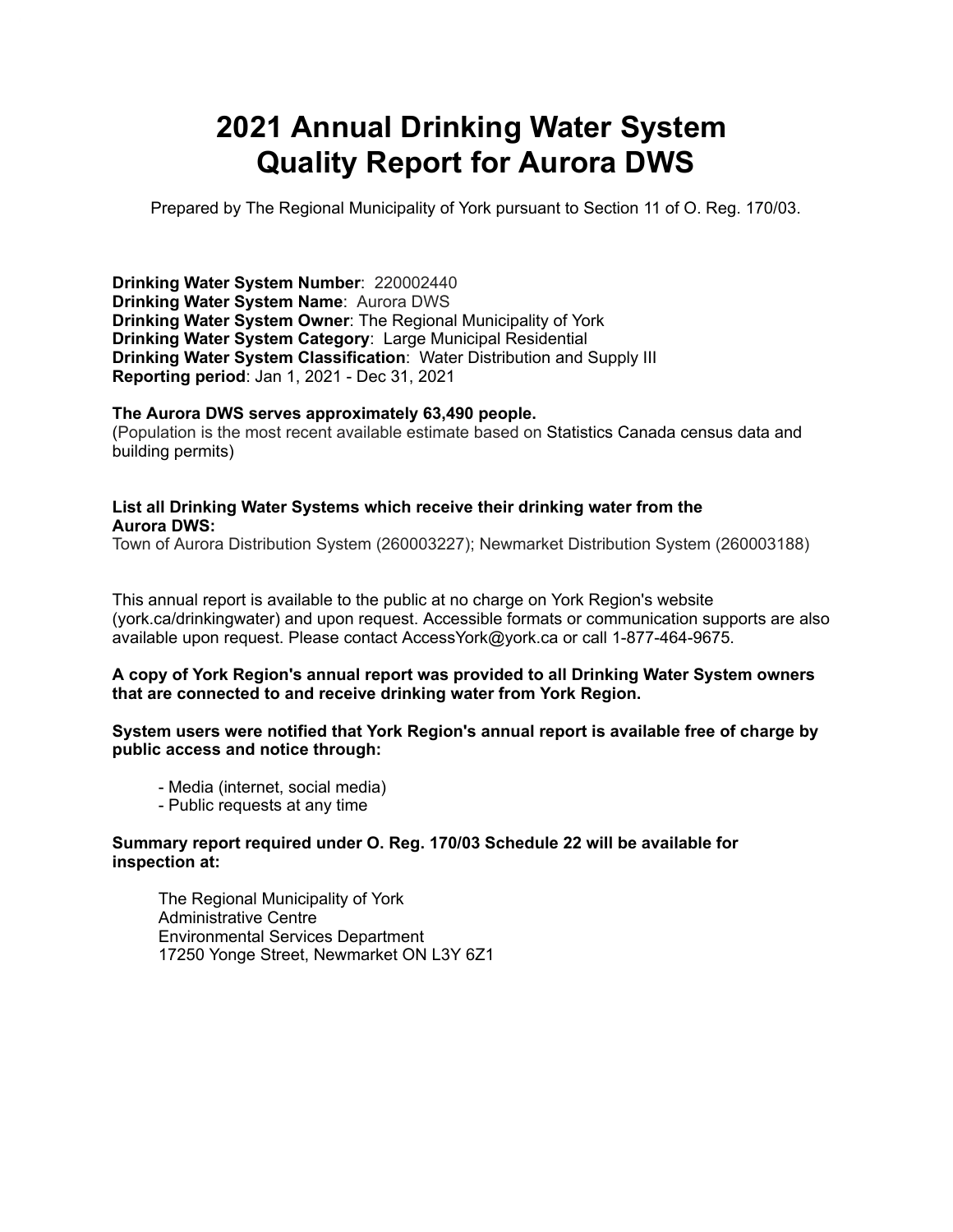### Description of the Aurora DWS

#### **Introduction**

 The Town of Aurora is located in the centre of York Region. Local groundwater is naturally high in minerals, and is blended with Lake Ontario water from the York DWS. York Region operates the water supply, while the Town of Aurora maintains water quality and distributes it to users. The Province governs York Region's operations with Acts and Regulations, a Permit to Take Water, a Municipal Drinking Water License and an operating Permit. Lake Ontario water is purchased with supply agreements.

#### **Raw water source**

**Groundwater** 

#### **Profile of water in distribution system**

Blended - Lake and Groundwater

#### **Water treatment description**

 Aurora DWS includes six wells, six storage facilities, and three booster pumping stations. Chlorine provides disinfection, and chloramine provides a secondary residual. Two facilities also re- chloraminate to boost the residual. Sodium silicate is added to sequester naturally occurring iron and manganese. Storage facilities hold treated water and help booster stations maintain pressure. Operators test the water and inspect the process. Online analyzers continuously monitor the facilities. When a significant process or water quality issue is detected, the system automatically pauses operation until an operator takes action.

#### **List of water treatment chemicals used in this system**

Chlorine Gas; Ammonia solution (Ammonium Sulphate); Sodium Silicate

#### **Brief description and breakdown of monetary expenses incurred**

 \$1,281,428 for treatment facility upgrades, watermain replacement, standby power generator replacement, new well installation, well rehabilitation and maintenance, valve chamber upgrades, general maintenance and repairs.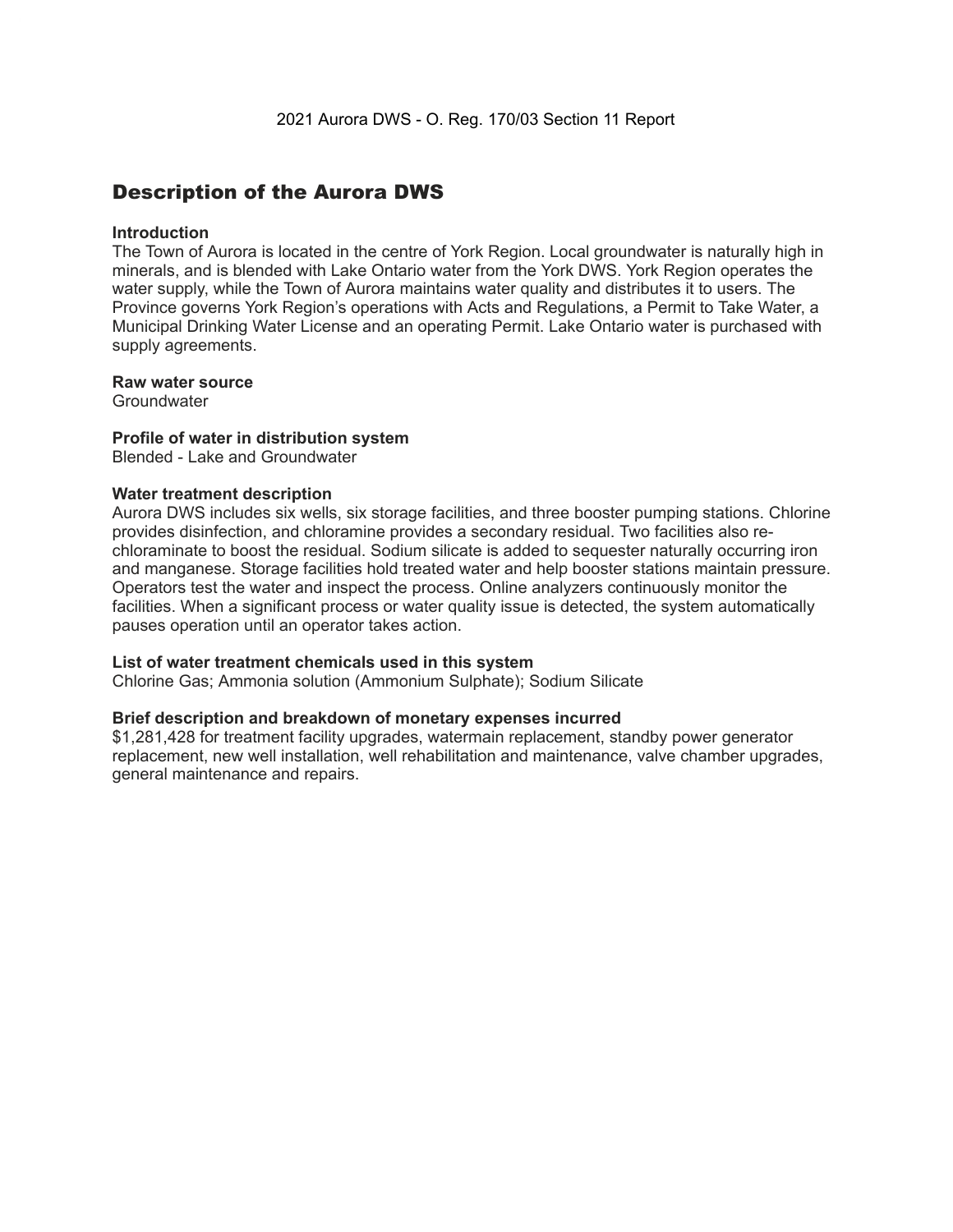### **Notices submitted under Section 18(1) of the** *Safe Drinking Water*  *Act* **or Section 16-4 of O. Reg. 170/03 and reported to MECP Spills Action Centre**

| <b>Adverse</b><br><b>Parameter</b> | <b>Incident</b><br><b>Date</b> | <b>Result</b> | <b>Adverse Test Corrective Action</b>                                | <b>Corrective</b><br><b>Action Date</b> |
|------------------------------------|--------------------------------|---------------|----------------------------------------------------------------------|-----------------------------------------|
| Chlorine<br>Residual               | Nov 6, 2021                    | $5.00$ mg/L   | Operator attended site,<br>restored facility to normal<br>operation. | Nov 6, 2021                             |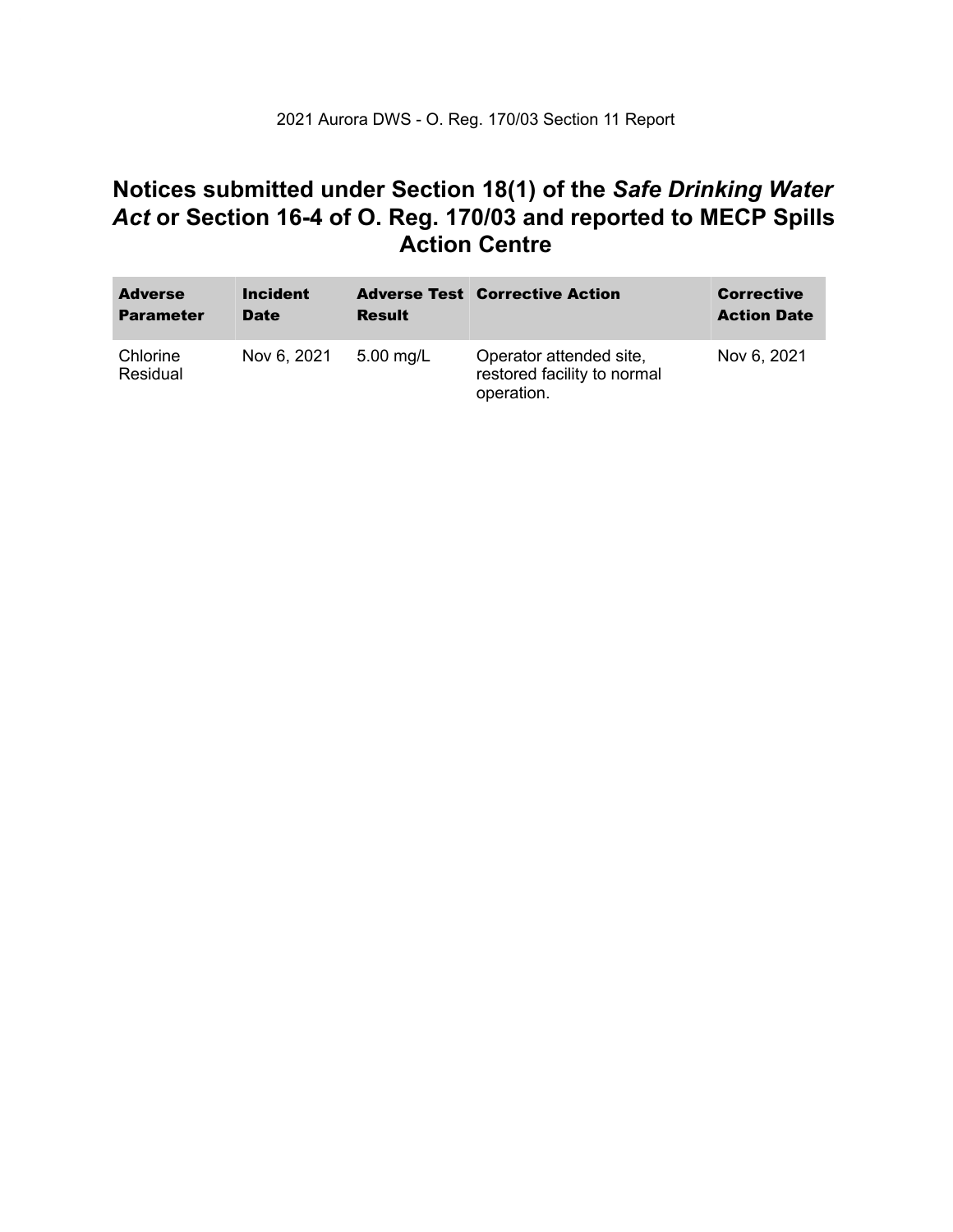2021 Aurora DWS - O. Reg. 170/03 Section 11 Report

### Microbiological testing completed under Schedule 10 of O. Reg. 170/03

For additional distribution samples collected under Schedule 10, refer to the local municipality.

| <b>Test Parameter</b>        | <b>Sample Source</b> | <b>Count of Samples</b> | <b>Count of Presence</b> |
|------------------------------|----------------------|-------------------------|--------------------------|
| E. Coli                      | Raw                  | 237                     | 0                        |
|                              | <b>Treated</b>       | 91                      | 0                        |
| Heterotrophic Plate<br>Count | Treated              | 91                      | 16                       |
| <b>Total Coliforms</b>       | Raw                  | 237                     | 2                        |
|                              | Treated              | 91                      | 0                        |

## Operational testing completed under Schedule 7 of O. Reg. 170/03 during this reporting period

| <b>Test Parameter</b>    | <b>Test Unit</b> | No. of<br>Samples <sup>1</sup> | <b>Average</b> | <b>Minimum</b> | <b>Maximum</b> |
|--------------------------|------------------|--------------------------------|----------------|----------------|----------------|
| <b>Combined Chlorine</b> | mg/L             | 8,760                          | 2.65           | 0.00           | 4.00           |
| Turbidity (Treated)      | NTU              | 8,760                          | 0.05           | 0.02           | 5.00           |

<sup>1</sup> 8,760 is used as the number of samples for continuous analyzers.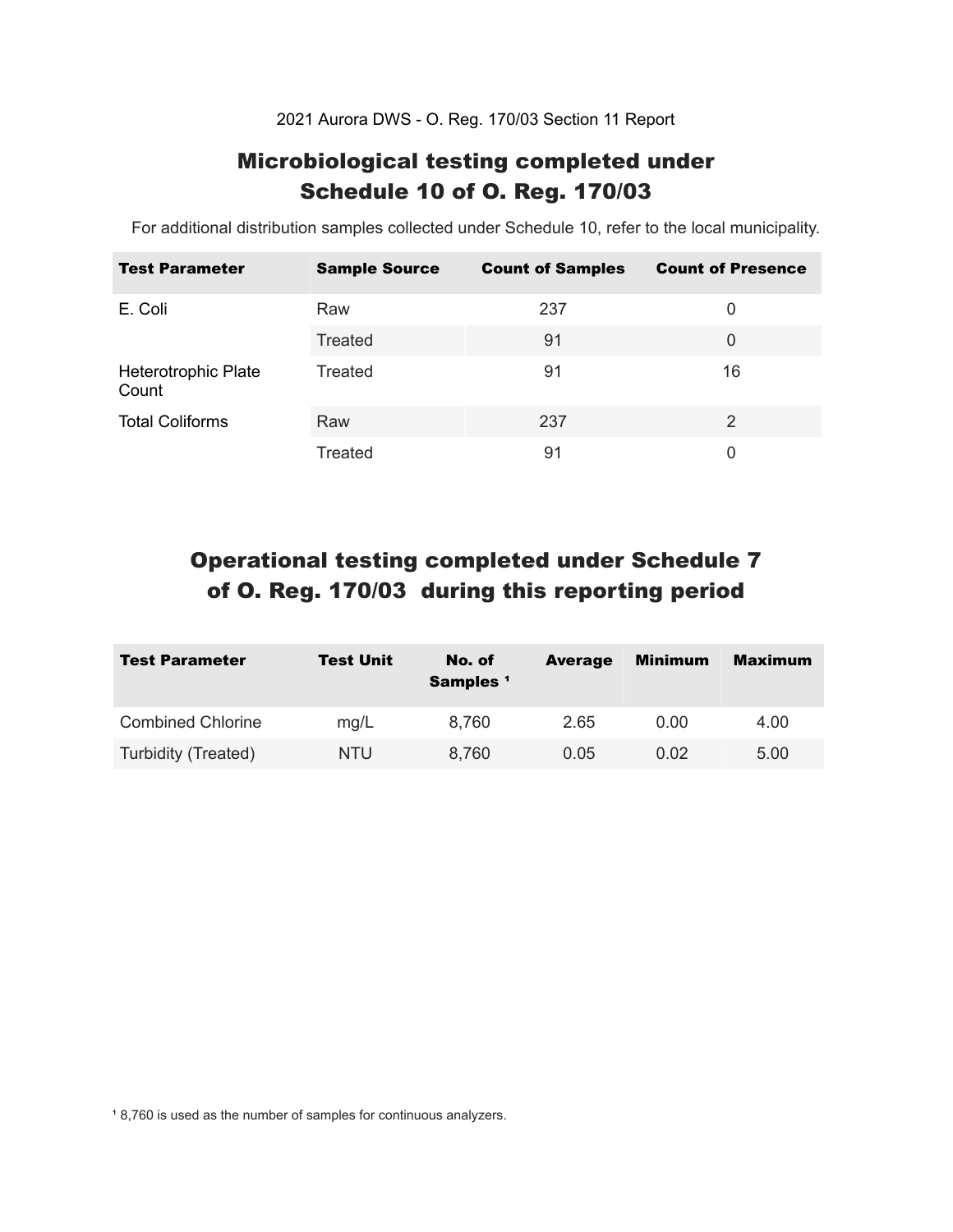### Summary of testing pursuant to Schedule 13 of O. Reg. 170/03 and sampling carried out in accordance with the requirement of an approval, order or other legal instrument

 Values with a less than sign ("<") indicate that the test result is below the method detection limit from the accredited laboratory (i.e. non-detect). Average results include values which were returned as non-detect (i.e. the "<" is omitted) and are rounded to three decimals. For a complete set of results, see the open dataset available at york.ca/drinkingwater.

| Test Parameter <sup>23</sup>     | <b>Test Unit</b> | No. of<br>Samples <sup>1</sup> | <b>Average</b> | <b>Minimum</b> | <b>Maximum</b> |
|----------------------------------|------------------|--------------------------------|----------------|----------------|----------------|
| Fluoride                         | mg/L             | 85                             | 0.369          | 0.12           | 0.77           |
| Haloacetic Acids                 | ug/L             | 24                             | 8.529          | < 8            | 11             |
| <b>Nitrate</b>                   | mg/L             | 85                             | 0.500          | < 0.50         | 0.51           |
| <b>Nitrite</b>                   | mg/L             | 85                             | 0.050          | < 0.05         | < 0.05         |
| N-Nitrosodimethylamine<br>(NDMA) | ug/L             | $\overline{2}$                 | 0.001          | < 0.0008       | < 0.0009       |
| Sodium                           | mg/L             | 8                              | 15.425         | 12.10          | 19.20          |
| Trihalomethanes                  | ug/L             | 26                             | 19.156         | 3.80           | 29.50          |

 \*Lead testing under Schedule 15.1 is conducted by the local municipality - refer to local municipality reports for results. York Region occasionally collects samples tested for lead for non-regulatory research purposes.

<sup>1</sup>8,760 is used as the number of samples for continuous analyzers.

 $\mathrm{^2}$  The Average for Haloacetic Acids and Trihalomethanes is calculated as the running annual average of quarterly results in accordance with O. Reg 170/03. The Minimum and Maximum values reflect individual test results.

<sup>3</sup> Where sampling for 'N-Nitrosodimethylamine (NDMA)' is required, locations were selected to represent the farthest points in the distribution system. For York DWS and sub-systems, representative sample locations were selected from across the interconnected sub-systems, therefore not all sub-systems were chosen for NDMA sampling.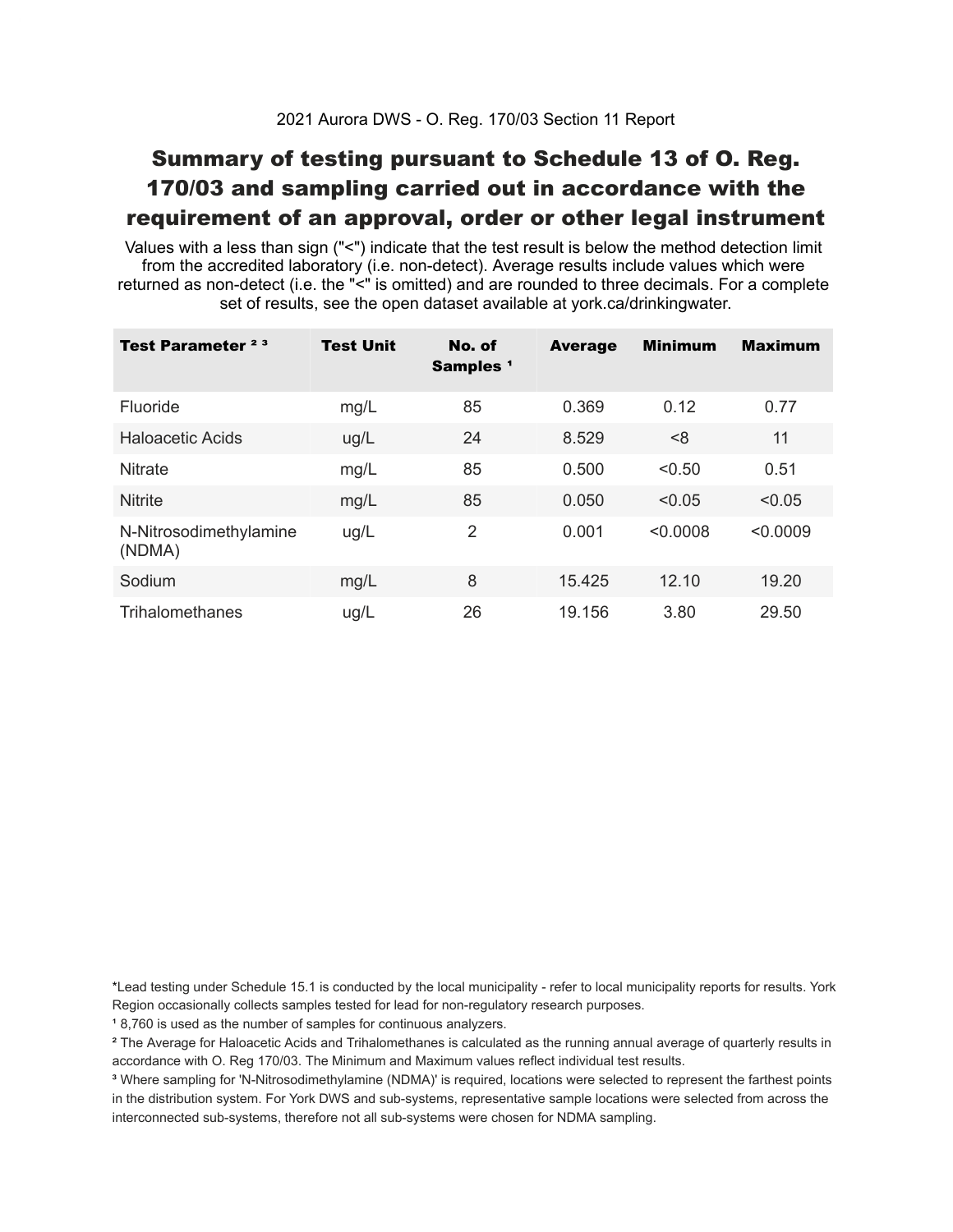### Organic and inorganic parameter(s), from Schedule 23 and 24, that exceeded half the standard prescribed in Schedule 2 of O. Reg. 169/03 Ontario Drinking Water Quality Standards

 Intentionally blank. There were no applicable test results. Not Applicable

### Summary of inorganic parameters tested pursuant to Schedule 23 of O. Reg. 170/03

 Values with a less than sign ("<") indicate that the test result is below the method detection limit from the accredited laboratory (i.e. non-detect). Average results include values which were returned as non-detect and are rounded to four decimals. For a complete set of results, see the open dataset available at york.ca/drinkingwater.

| <b>Test Parameter</b> | <b>Test Unit</b> | No. of<br><b>Samples</b> | <b>Average</b> | <b>Minimum</b> | <b>Maximum</b> | <b>ODWS</b><br>Limit |
|-----------------------|------------------|--------------------------|----------------|----------------|----------------|----------------------|
| Antimony              | mg/L             | 8                        | 0.0005         | < 0.0005       | < 0.0005       | 0.0060               |
| Arsenic               | mg/L             | 8                        | 0.0006         | < 0.0005       | 0.0007         | 0.01                 |
| <b>Barium</b>         | mg/L             | 8                        | 0.0368         | 0.0203         | 0.0906         | 1                    |
| <b>Boron</b>          | mg/L             | 8                        | 0.0285         | 0.0262         | 0.0344         | 5                    |
| Cadmium               | mg/L             | 8                        | 0.0005         | < 0.0005       | < 0.0005       | 0.0050               |
| Chromium              | mg/L             | 8                        | 0.0005         | < 0.0005       | < 0.0005       | 0.05                 |
| Mercury               | ug/L             | 8                        | 0.0500         | < 0.05         | < 0.05         | 1                    |
| Selenium              | mg/L             | 8                        | 0.0005         | < 0.0005       | < 0.0005       | 0.05                 |
| Uranium               | mg/L             | 8                        | 0.0005         | < 0.0005       | < 0.0005       | 0.02                 |